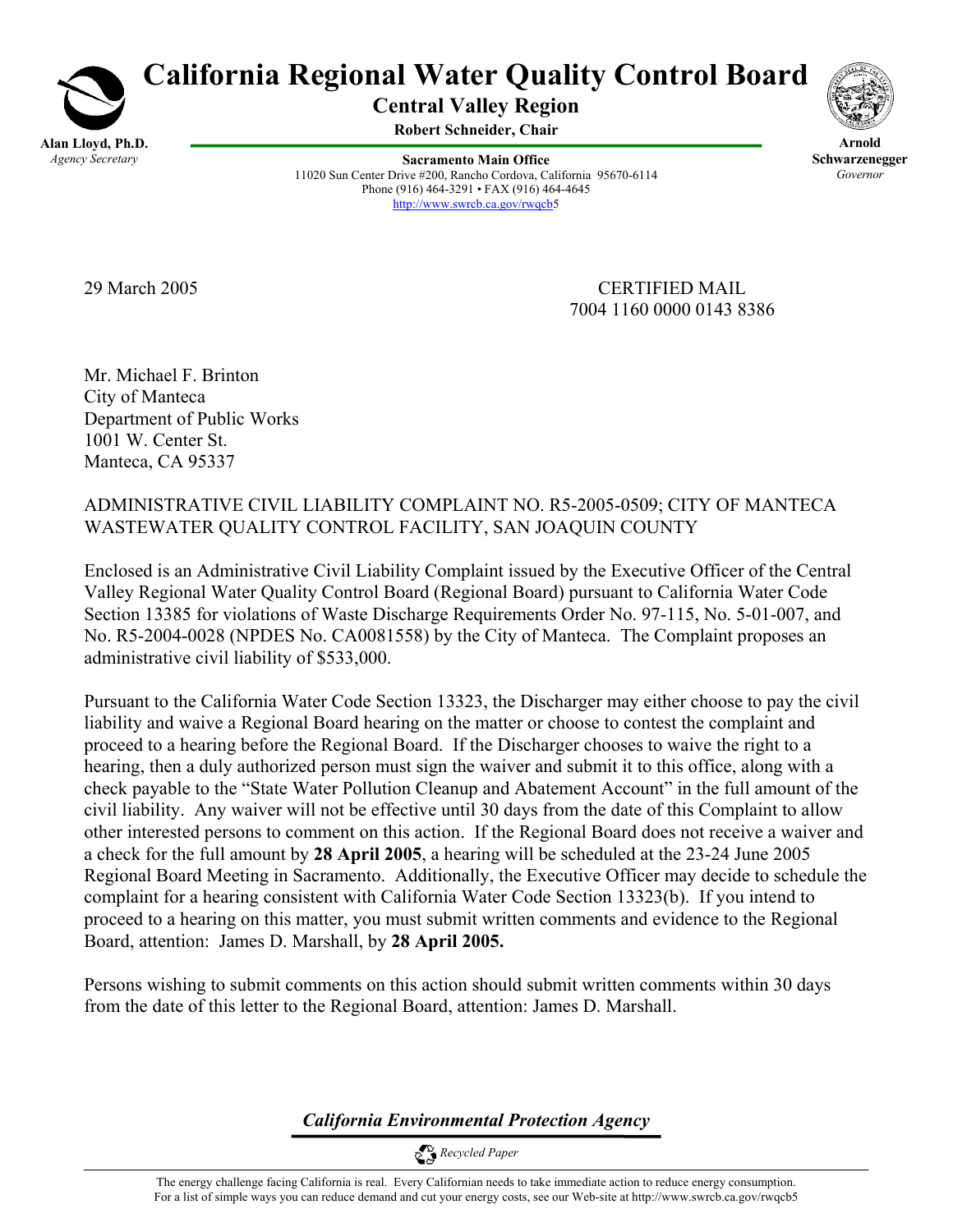If you have any questions or comments, please contact Mr. Marshall at (916) 464-4772 or jdmarshall@waterboards.ca.gov.

THOMAS R. PINKOS Executive Officer

**APPROVED**  $\mathcal{L}_\text{max}$ **STAFF** SENIOR

#### Enclosure

cc: Regional Board Members, Rancho Cordova Ms. Kathi Moore, U.S. Environmental Protection Agency, Region IX, San Francisco Ms. Lisa Brown, CalEPA, Sacramento Mr. Mark Bradley, State Water Resources Control Board, Sacramento Ms. Frances McChesney, State Water Resources Control Board, Sacramento Mr. Phil Isorena, State Water Resources Control Board, Sacramento Mr. Joe Spano, Department of Health Services, Office of Drinking Water, Stockton Department of Health Services, Environmental Management Branch, Sacramento Ms. Carol Oz, Department of Fish & Game, Region II, Rancho Cordova Delta Protection Commission, Walnut Grove Department of Environmental Health, San Joaquin County, Stockton Mr. Steve Macaulay, California Urban Water Agencies, Sacramento Mr. Richard Denton, Contra Costa Water District, Concord Mr. Dante Nomellini, Jr., Central Delta Water Agency, Stockton Mr. John Herrick, South Delta Water Agency, Stockton Mr. Eric Parfrey, Sierra Club, Stockton Mr. Bill Jennings, Delta Keeper, Stockton Ms. Marilyn Sykes, Stoel Rives LLP, Sacramento Mr. Dana Nichols, Stockton Record, Stockton Ms. Georgianna Reichelt, Manteca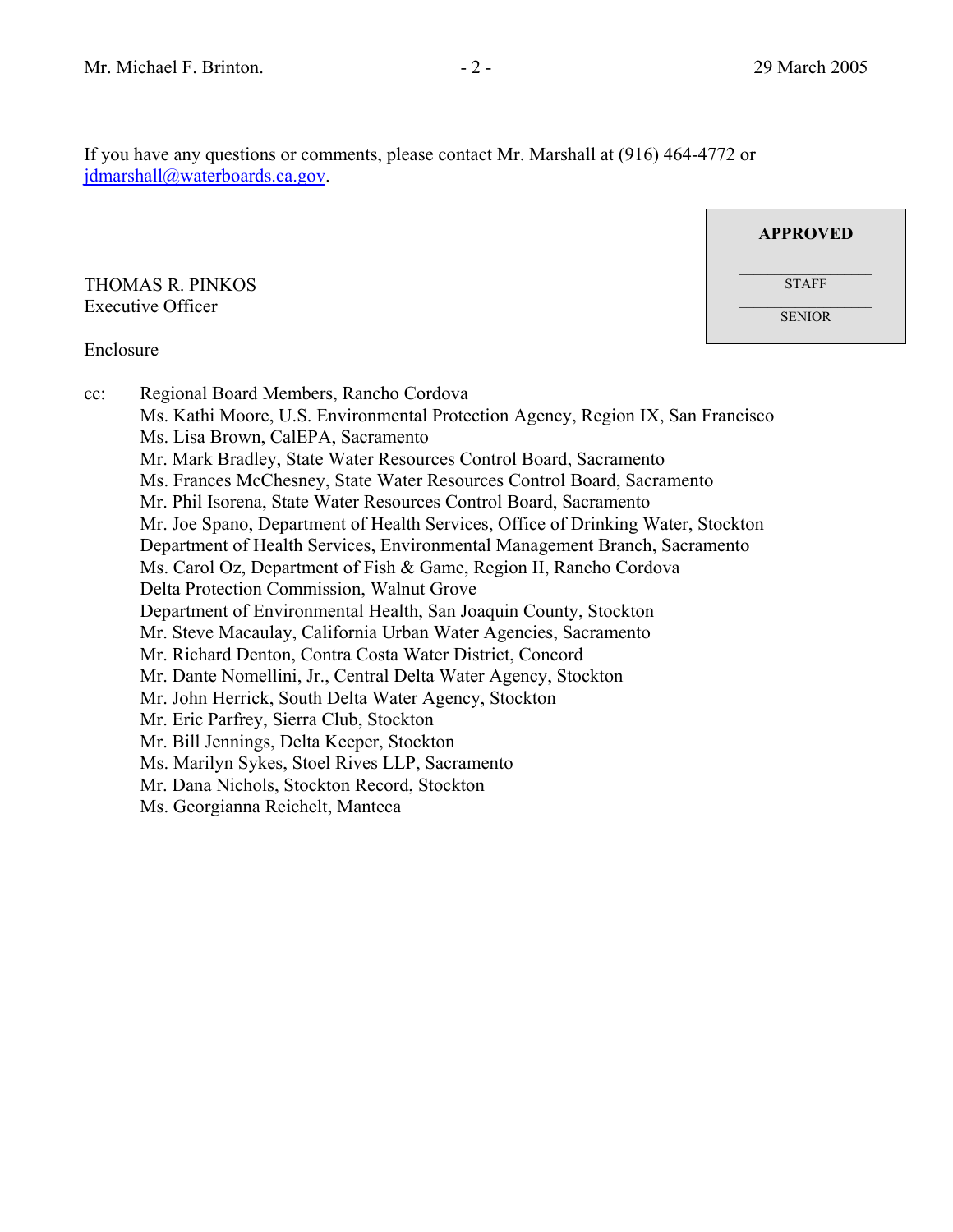# CALIFORNIA REGIONAL WATER QUALITY CONTROL BOARD CENTRAL VALLEY REGION

## ACL COMPLAINT NO. R5-2005-0509 ADMINISTRATIVE CIVIL LIABILITY COMPLAINT AND MANDATORY PENALTY IN THE MATTER OF

# CITY OF MANTECA SAN JOAQUIN COUNTY

This complaint is issued to the City of Manteca (hereafter Discharger) based on a finding of violations of NPDES Waste Discharge Requirements (WDR) Order No. 97-115, Order No. 5-01-007, and Order No. R5-2004-0028 (NPDES No. CA0081558), pursuant to California Water Code (CWC) Section 13385, which authorizes the imposition of Administrative Civil Liability, and CWC Section 13323, which authorizes the Executive Officer to issue this complaint.

The Executive Officer of the Central Valley Regional Water Quality Control Board (Regional Board) finds the following:

- 1. The Discharger owns and operates the City of Manteca Wastewater Quality Control Facility, which provides sewerage service to the City of Manteca. Treated municipal wastewater is discharged to the San Joaquin River, a water of the United States, and part of the Sacramento-San Joaquin Delta.
- 2. On 20 June 1997, the Regional Board adopted WDR Order No. 97-115 to regulate discharges of waste from the WQCF. On 26 January 2001, the Regional Board adopted WDR Order No. 5-01-007, rescinding Order No. 97-115. On 19 March 2004, the Regional Board adopted WDR Order No. R5-2004-0028, rescinding Order No. 5-01-007.

# *Mandatory Penalties*

3. CWC Section 13385(h) and (i) require assessment of mandatory penalties and state, in part, the following:

CWC Section 13385(h)(1) requires the Regional Board to assess a mandatory penalty of three thousand dollars (\$3,000) for each serious violation.

CWC Section 13385 (h)(2) states for purposes of this section, a "serious violation" means any waste discharge that violates the effluent limitations contained in the applicable waste discharge requirements for a Group II pollutant, as specified in Appendix A to Section 123.45 of Title 40 of the Code of Federal Regulations, by 20 percent or more or for a Group I pollutant, as specified in Appendix A to Section 123.45 of Title 40 of the Code of Federal Regulations, by 40 percent or more.

CWC Section 13385(i)(1) requires the Regional Board to assess a mandatory penalty of three thousand dollars (\$3,000) for each violation, not counting the first three violations, if the discharger does any of the following four or more times in any period of six consecutive months.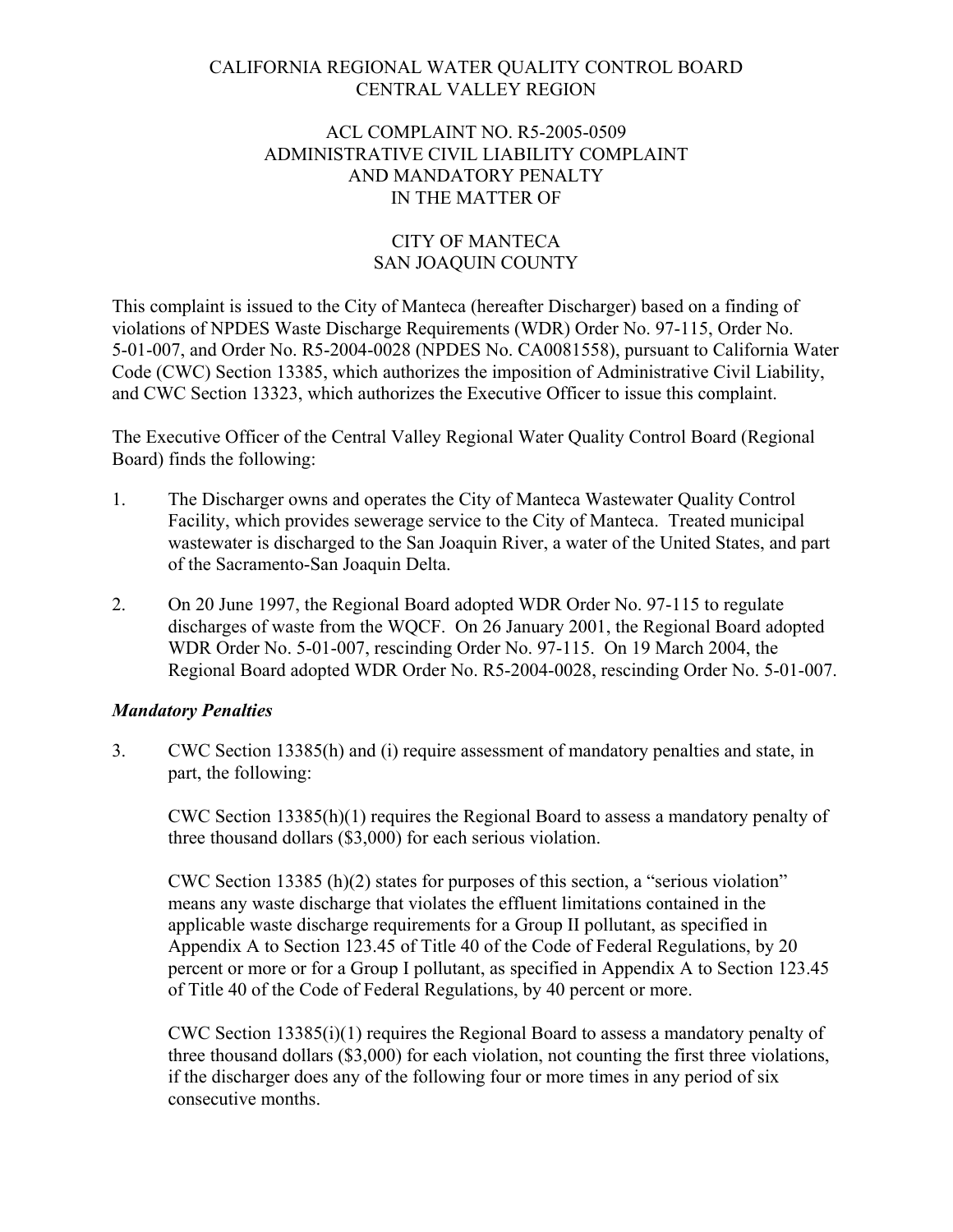- i. Violates a waste discharge requirement effluent limitation.
- ii. Fails to file a report pursuant to CWC Section 13260.
- iii. Files an incomplete report pursuant to CWC Section 13260.
- iv. Violates a toxicity effluent limitation contained in the applicable waste discharge requirements where the waste discharge requirements do not contain pollutant-specific effluent limitations for toxic pollutants.
- 4. WDR Order Nos. 97-115, 5-01-007, and R5-2004-0028 include, in part, the following effluent limitations:

|                                                                             |                                                | Monthly | Weekly          | 1-Hour  | Daily   |
|-----------------------------------------------------------------------------|------------------------------------------------|---------|-----------------|---------|---------|
| Constituent                                                                 | Unit                                           | Average | Average         | Average | Maximum |
| BOD <sub>5</sub> <sup>1</sup>                                               | mg/1                                           | $20^2$  | 30 <sup>2</sup> |         | $50^2$  |
|                                                                             | lbs/day <sup>3</sup>                           | 1350    | 2030            |         | 3380    |
| <b>Total Suspended Solids</b>                                               | mg/l                                           | $20^2$  | 30 <sup>2</sup> |         | $50^2$  |
|                                                                             | $\frac{1}{\text{bs}}\cdot\text{day}^3$         | 1350    | 2030            |         | 3380    |
| <b>Total Coliform</b>                                                       | $MPN/100$ ml                                   |         | 23 <sup>4</sup> |         | 500     |
| Settleable Solids                                                           | ml/l                                           | 0.1     | $-$             |         | 0.2     |
| Chlorine Residual <sup>6</sup>                                              | mg/1                                           |         | $0.01^5$        | 0.02    |         |
| Arsenic <sup>7</sup>                                                        | $\frac{u g}{l}$                                | 10      |                 |         |         |
|                                                                             | lbs/day <sup>3</sup>                           | 0.68    |                 |         |         |
| Copper <sup>7</sup>                                                         | $\frac{u g}{l}$                                | 7.9     |                 |         | 10.4    |
|                                                                             | $lbs/day^3$                                    | 0.53    |                 |         | 0.70    |
| Cyanide <sup>7</sup>                                                        | ug/l                                           | 3.7     |                 |         | 10      |
|                                                                             | $lbs/day^3$                                    | 0.25    |                 |         | 0.68    |
| $\text{Bis}(2-\text{ethylhexyl})$ phthalate                                 | ug/l                                           | 22      |                 |         | 44      |
|                                                                             | $\frac{1}{\text{bs}}\left(\text{day}^3\right)$ | 1.5     |                 |         | 3       |
| Bromodichloromethane <sup>7</sup>                                           | $\frac{u g}{l}$                                | 5       |                 |         | 8       |
|                                                                             | $\frac{1}{\text{bs}}\left(\text{day}^3\right)$ | 0.34    |                 |         | 0.54    |
| Dibromochloromethane <sup>7</sup>                                           | $\frac{u}{g}$                                  | 1.4     |                 |         | 2.8     |
|                                                                             | $lbs/day^3$                                    | 0.095   |                 |         | 0.19    |
| <sup>1</sup> 5-day, 20 $\mathrm{^{\circ}C}$ biochemical oxygen demand (BOD) |                                                |         |                 |         |         |
| $2T_0$ be convergined by a 24 hour composite                                |                                                |         |                 |         |         |

 $2^2$ To be ascertained by a 24-hour composite

<sup>3</sup>Based upon a design treatment capacity of 8.11 mgd

4 Weekly median

<sup>5</sup>Expressed as 4-day average

<sup>7</sup>WDR Order No. R5-2004-0028, only

5. CWC Section 13385(j) provides exceptions to the assessment of mandatory penalties required by CWC Section 13385(h) and (i). CWC Section 13385(j) states, in part, the

<sup>6</sup> WDR Order Nos. 5-01-007 and R5-2004-0028, only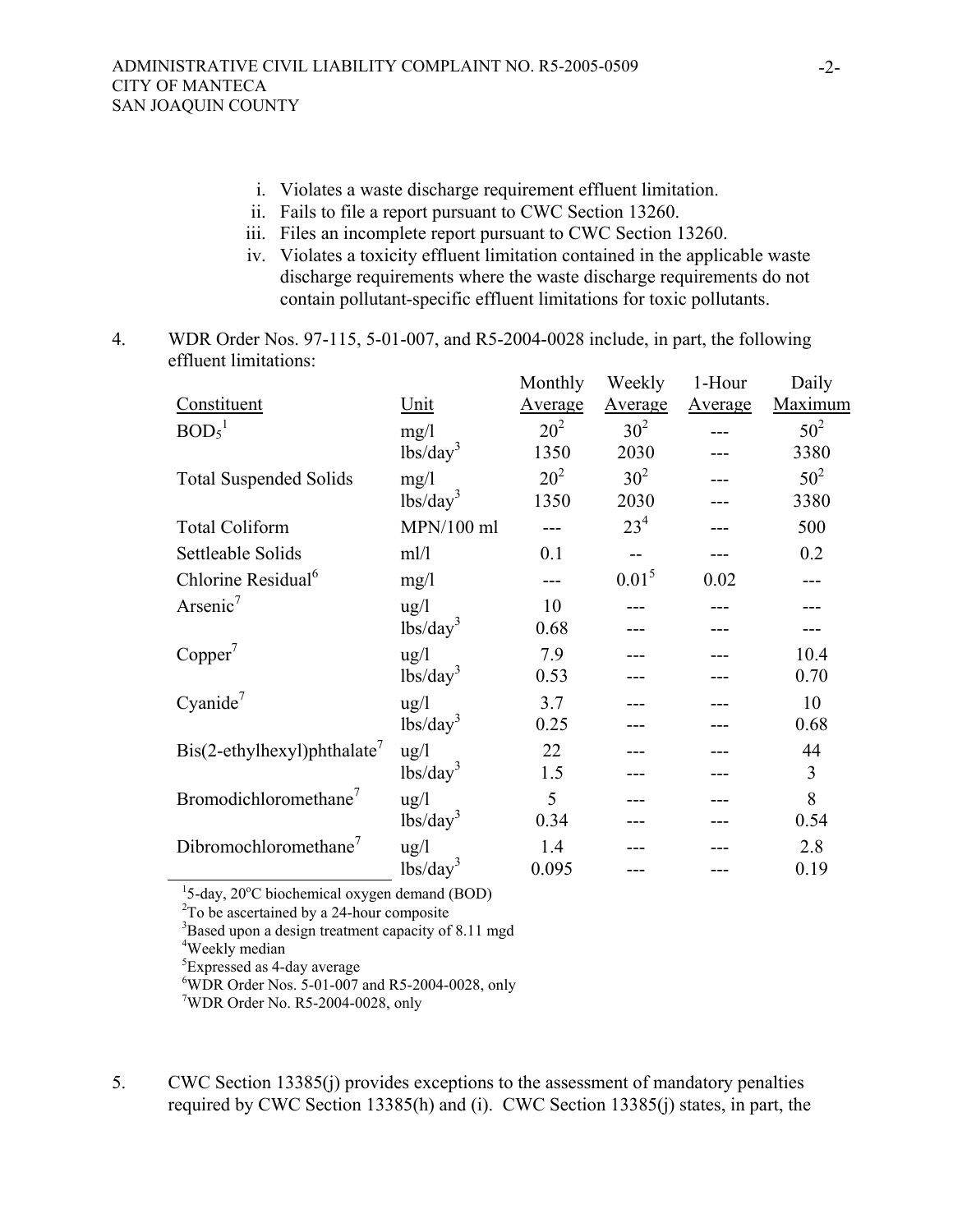#### following:

"*(j) Subdivisions (h) and (i) do not apply to any of the following:*

*"(3) A violation of an effluent limitation where the waste discharge is in <i>compliance* with *either a cease and desist order issued pursuant to Section 13301 or a time schedule order issued pursuant to Section 13300 or Section 13308...* " (emphasis added)

- 6. On 19 March 2004, pursuant to CWC Section 13301, the Regional Board adopted Cease and Desist Order (CDO) No. R5-2004-0029, which was subsequently amended by Resolution No. R5-2004-0142 on 26 July 2004. Pursuant to CWC Section 13385(j), while the Discharger is in compliance with CDO No. R5-2004-0029, violations of Effluent Limitations B.1 through B.3 for aluminum, arsenic, copper, cyanide, electrical conductivity, iron, manganese, MBAS, nitrate, and nitrite contained in WDR Order No. R5-2004-0028 are exempt from the assessment of mandatory penalties.
- 7. As of 1 September 2004, the Discharger failed to comply with the time schedule to assure compliance with Effluent Limitations B.1 through B.3 for arsenic, copper, cyanide, iron, manganese, and MBAS required in CDO No. R5-2004-0029. Therefore, violations of Effluent Limitations B.1 through B.3 for arsenic, copper, cyanide, iron, manganese, and MBAS contained in WDR Order No. R5-2004-0028, occurring on or after 1 September 2004, are not exempt from the assessment of mandatory penalties.
- 8. On 25 June 2004, the Discharger was issued Administrative Civil Liability Complaint (ACLC) No. R5-2004-0829 assessing mandatory penalties pursuant to CWC Section 13385(h). The mandatory penalties were assessed based on 35 effluent violations occurring between 1 January 2000 and 31 March 2004. One of the violations has since been determined to not be subject to mandatory penalties, which would require the ACLC to be amended. The Discharger has not paid the liability to the State Water Pollution Clean Up and Abatement Account. Instead, the Discharger has proposed a supplemental environmental project, which has not been approved by the Regional Board. This complaint rescinds ACLC No. R5-2004-0829 and incorporates the amended assessment of mandatory penalties for effluent violations occurring from 1 January 2000 through

31 January 2005.

- 9. According to monitoring reports submitted by the Discharger, the Discharger committed seventy-four (74) serious violations during the period beginning 1 January 2000 and ending on 31 January 2005. The mandatory penalty for these serious violations is **\$222,000**.
- 10. According to monitoring reports submitted by the Discharger, the Discharger also committed sixty-six (66) violations of effluent limitations that were not considered serious violations. Fifty-seven (57) of these non-serious violations are subject to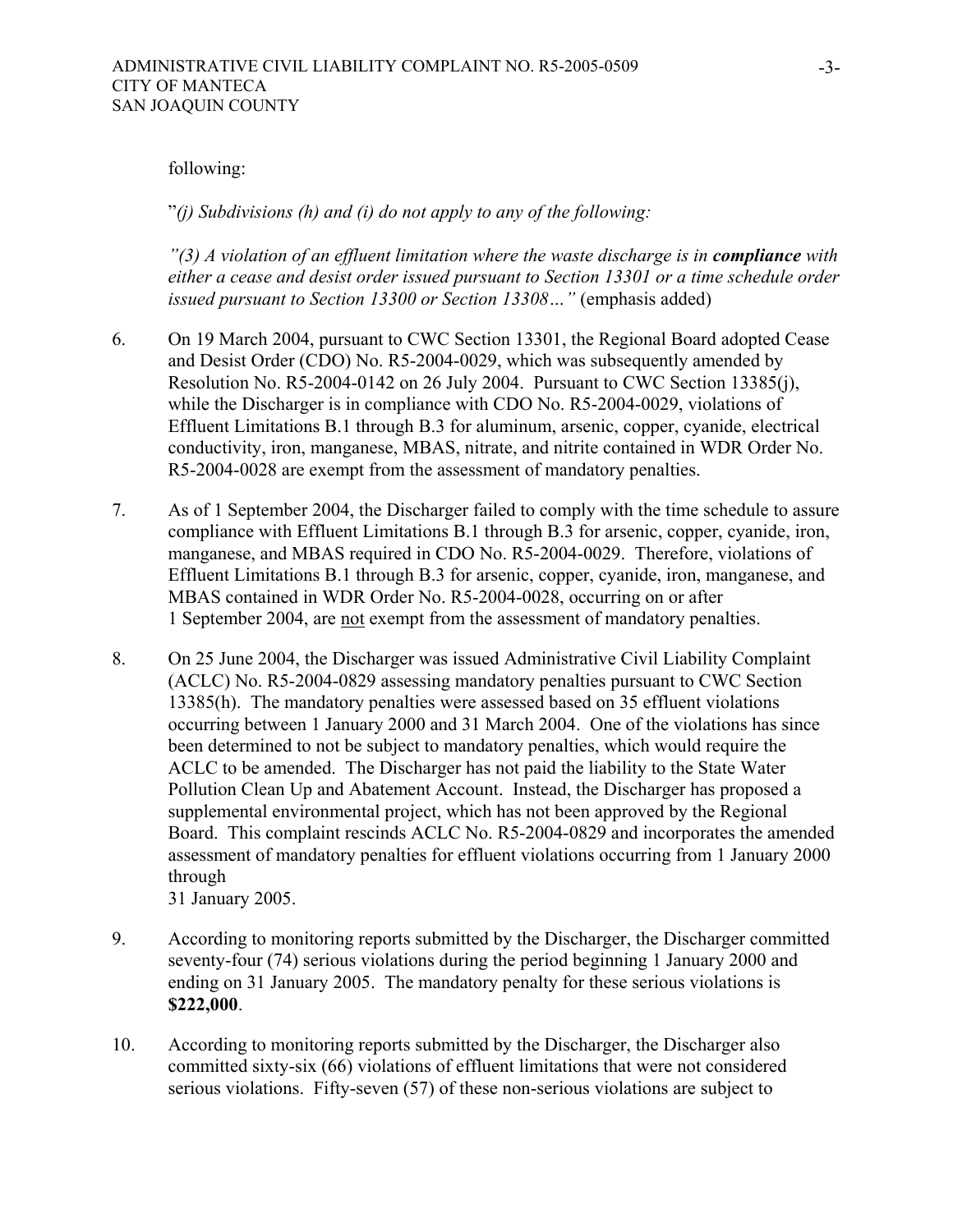mandatory penalties under CWC Section 13385(i)(2). The mandatory penalty for these non-serious violations is **\$171,000**.

11. The total mandatory penalty for serious and non-serious violations is **\$393,000**. A detailed list of all violations is included in Attachment A, a part of this complaint.

## *Non-Discharge Violations*

- 12. The Discharger is in violation of WDR Order No. R5-2004-0028 due to failure to comply with the compliance time schedules in Provisions H.1, 2, 5, 6, 7, 8, 10, and 21. The Discharger is also in violation of CDO No. R5-2004-0029 due to failure to comply with compliance time schedules required in CDO Items 2 and 5.
- 13. On 18 August 2004, staff issued a Notice of Violation (NOV) regarding the Discharger's failure to comply with Provision H.21, which requires implementation of a pretreatment program pursuant to Code of Federal Regulations Part 403.
- 14. The Discharger has failed to fully implement a pretreatment program for several years. Tetra Tech, on behalf of the Regional Board, conducted a Pretreatment Compliance Audit on 25-26 October 2001, followed by Pretreatment Compliance Inspections on 15 May 2003 and 22 June 2004. Each inspection report cited similar inadequacies in the Discharger's draft pretreatment program. The Discharger has not been monitoring and conducting compliance inspections, has not been issuing permits, and has not evaluated the Significant Industrial Users for the need to develop and implement slug discharge control plans. Each inspection recommended the Discharger adopt the necessary legal authority to fully implement a pretreatment program and recommended the Discharger implement its draft program more fully.
- 15. State Water Resources Control Board legal counsel conducted a legal review of the Discharger's pretreatment program in January 2003. By letter dated 22 January 2003, Regional Board staff forwarded the legal review comments to the Discharger and advised the Discharger to update and adopt all necessary documents and fully implement the pretreatment program as soon as possible. The Discharger has not responded to these actions and continues to operate without an approved pretreatment program. The Regional Board cannot approve the pretreatment program without an adopted sewer use ordinance and other required program elements that have been approved by the Manteca City Council.
- 16. On 22 November 2004, staff issued a NOV and CWC Section 13267 Order regarding the Discharger's failure to comply with Provisions H.1, 2, 5, 6, 7, and 10 and the compliance time schedules required in CDO No. R5-2004-0029. In addition to the NOV, Water Quality Control Facility staff was made aware of the Discharger's non-compliance during a compliance inspection on 8 December 2004. The Discharger has failed to meet any of these compliance time schedules and has only submitted reports in response to NOVs and CWC Section 13267 Orders.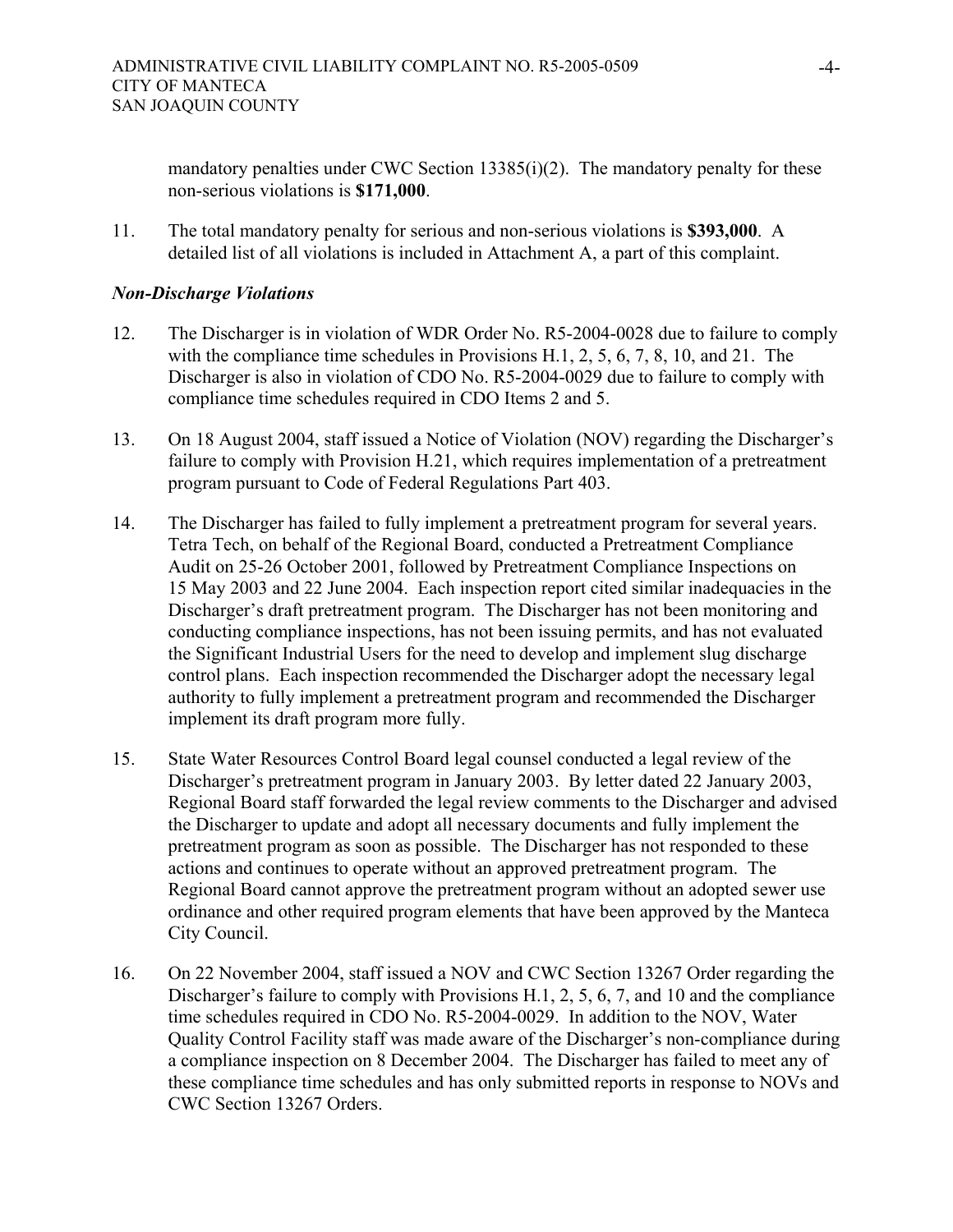17. In response to the 22 November 2004 NOV, the Discharger claims it has fallen behind on the time schedules due to staffing and budgeting constraints, and maintains its budget was in the final stages of development when WDR Order No. R5-2004-0028 was adopted in March 2004. However, the Discharger has failed to comply with nearly all compliance time schedules in WDR Order No. R5-2004-0028 and CDO No. R5-2004-0029. The compliance time schedules require the Discharger to inform the Regional Board when out of compliance and to provide a schedule for when compliance is anticipated. The Discharger only provided this information after being issued a NOV for failure to comply.

#### *Calculation of Penalty for Non-Discharge Violations*

18. CWC Section 13385 states, in part:

*"(a) Any person who violates any of the following shall be liable civilly in accordance with this section:* 

*"(1) Section 13375 or 13376".* 

 *(2) Any waste discharge requirements…issued pursuant to this chapter…" \*\*\*\*\*\*\** 

*"(5) Any requirements of Section 301, 302, 306, 307,308, 318, 401, or 405 of the Clean Water Act, as amended".*

*\*\*\*\*\*\*\** 

*"(c) Civil liability may be imposed administratively by the state board or a regional board pursuant to Article 2.5 (commencing with Section 13323) of Chapter 5 in an amount not to exceed the sum of both of the following:* 

*"(1) Ten thousand dollars (\$10,000) for each day in which the violation occurs.* 

*"(2) Where there is a discharge, any portion of which is not susceptible to cleanup or is not cleaned up, and the volume discharged but not cleaned up exceeds 1,000 gallons, an additional liability not to exceed ten dollars (\$10) multiplied by the number of gallons by which the volume discharged but not cleaned up exceeds 1,000 gallons". \*\*\*\*\*\*\** 

*"(e) In determining the amount of any liability imposed under this section, the regional board, the state board, or the superior court, as the case may be, shall take into account the nature, circumstances, extent, and gravity of the violation or violations, whether the discharge is susceptible to cleanup or abatement, the degree of toxicity of the discharge, and, with respect to the violator, the ability to pay, the effect on its ability to continue its business, any voluntary cleanup efforts undertaken, any prior history of violations, the degree of culpability, economic benefit or savings, if any, resulting from the violation, and other matters that justice may require. At a minimum, liability shall be assessed at a level that recovers the economic benefits, if any, derived from the acts that constitute the violation".*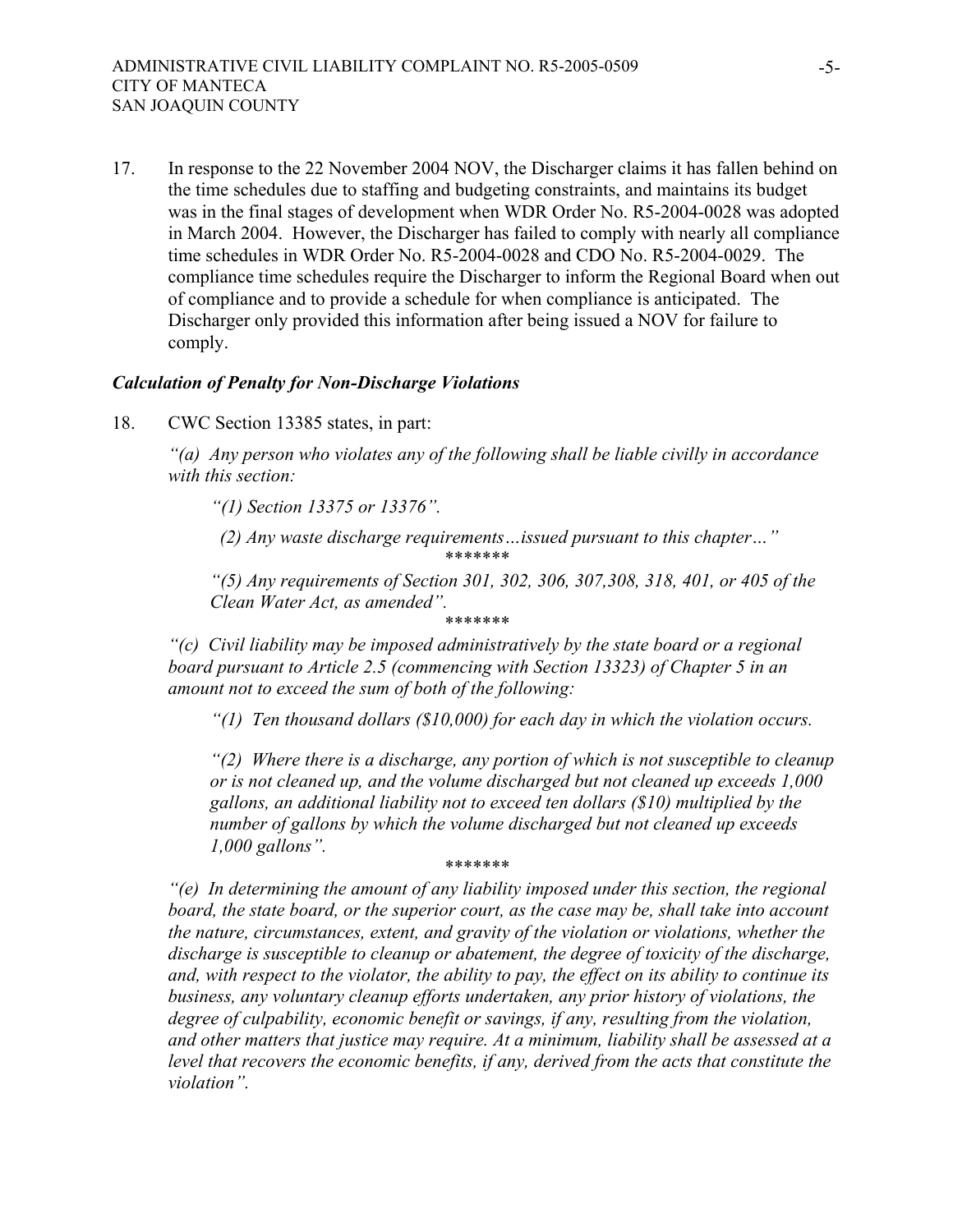- 19. The Discharger's delay in submitting required reports and fully implementing a pretreatment program has resulted in economic savings to the Discharger. It is estimated that the Discharger derived an economic benefit, from the acts that constitute the violations, of not less than \$61,000. As of 29 March 2005, the Discharger has been in violation of WDR Order No. R5-2004-0028 for a maximum of 234 days for failure to submit reports. The maximum statutory liability is \$2,340,000 (\$10,000 for each day of violation).
- 20. The amount of the liability for the non-discharge violations has been established based upon a review of the factors cited in CWC Section 13385 and the State Water Resources Control Board's Water Quality Enforcement Policy. See Attachment B, a part of this complaint, for a summary of the non-discharge violations contributing to the calculation of the penalty.
- 21. Issuance of this Administrative Civil Liability Complaint to enforce CWC Division 7, Chapter 5.5 is exempt from the provisions of the California Environmental Quality Act (Public Resources Code Section 21000, et. seq.), in accordance with Title 14 California Code of Regulations, Enforcement Actions by Regulatory Agencies, Section 15321(a)(2).

## THE CITY OF MANTECA IS HEREBY GIVEN NOTICE THAT:

- 1. The Executive Officer of the Regional Board rescinds Administrative Civil Liability Complaint No. R5-2004-0829 and incorporates the assessment of mandatory penalties into this complaint.
- 2. The Executive Officer of the Regional Board proposes that the Discharger be assessed an Administrative Civil Liability and Mandatory Penalty in the amount of **five hundred thirty-three thousand dollars (\$533,000)**, which includes \$393,000 in mandatory penalties, and which would recover the economic benefit derived from the acts that constitute the violations, and would recover Regional Board staff costs. The amount of the proposed liability, other than the mandatory penalty portion, is based upon a review of the factors cited in CWC Section 13385 and the State Water Resources Control Board's Water Quality Enforcement Policy.
- 3. A hearing on this matter will be held at the Regional Board meeting scheduled on **23-24 June 2005**, unless the Discharger agrees to:
	- a. Waive the hearing and pay the proposed civil liability in full; or
	- b. Waive the right to a hearing in 90 days, and submit a settlement proposal within 30 days of the date of this complaint that includes an agreement to conduct a Supplemental Environmental Project (SEP) and also includes payment of monetary liability. The Discharger may preserve its right to a hearing pending approval of the settlement proposal.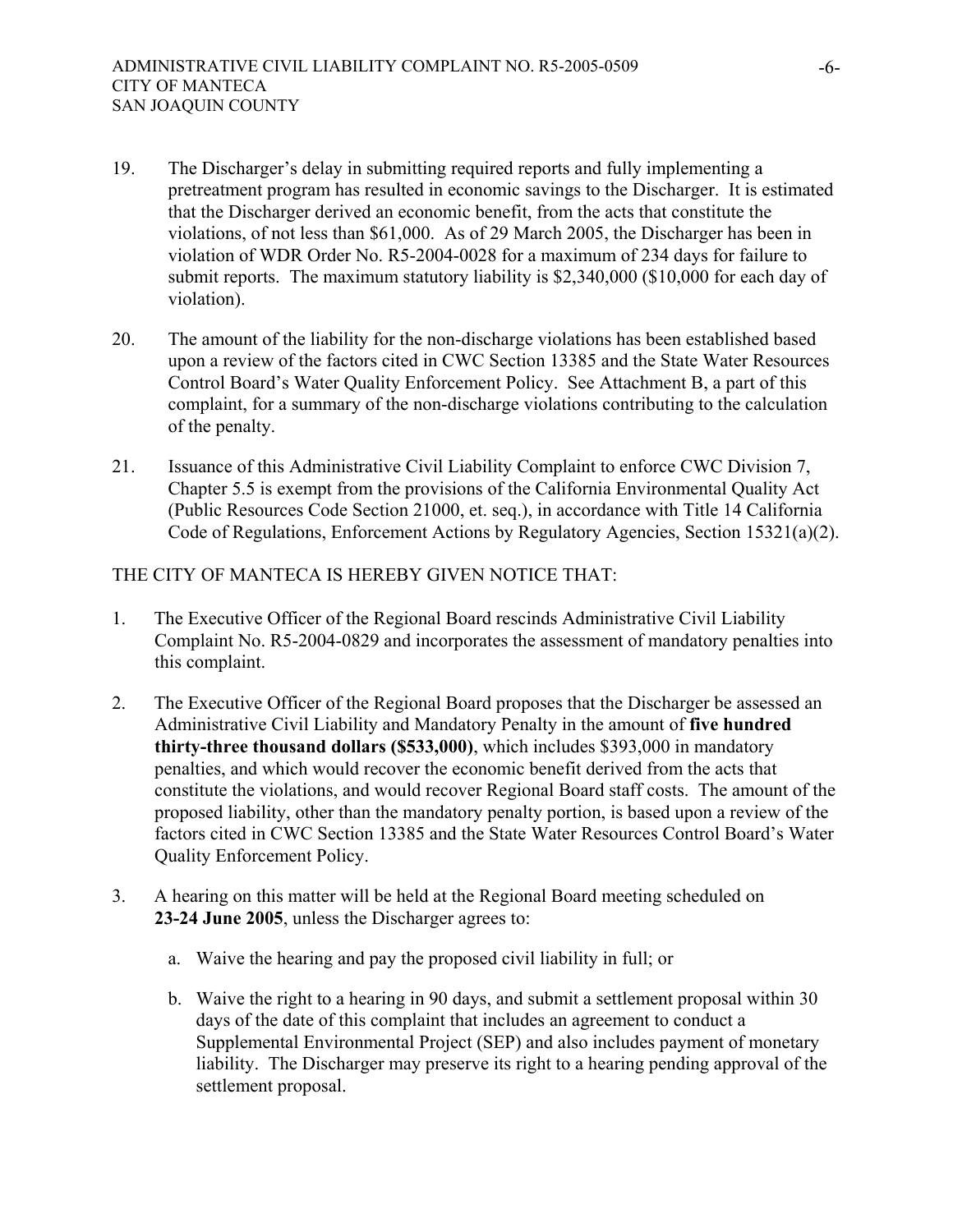- 4. If a hearing on this matter is held, the Regional Board will consider whether to affirm, reject, or modify the proposed Administrative Civil Liability, or whether to refer the matter to the Attorney General for recovery of judicial civil liability.
- 5. The Discharger may waive the right to a hearing. If you wish to waive the hearing, **within 30 days of the date of this complaint**, sign and return the waiver to the Regional Board's office with a check in the amount of the civil liability made payable to the "State Water Pollution Cleanup and Abatement Account." Any waiver will not be effective until 30 days from the date of this complaint to allow interested persons to comment on this action.

THOMAS R. PINKOS, Executive Officer

 29 March 2005 **Date**